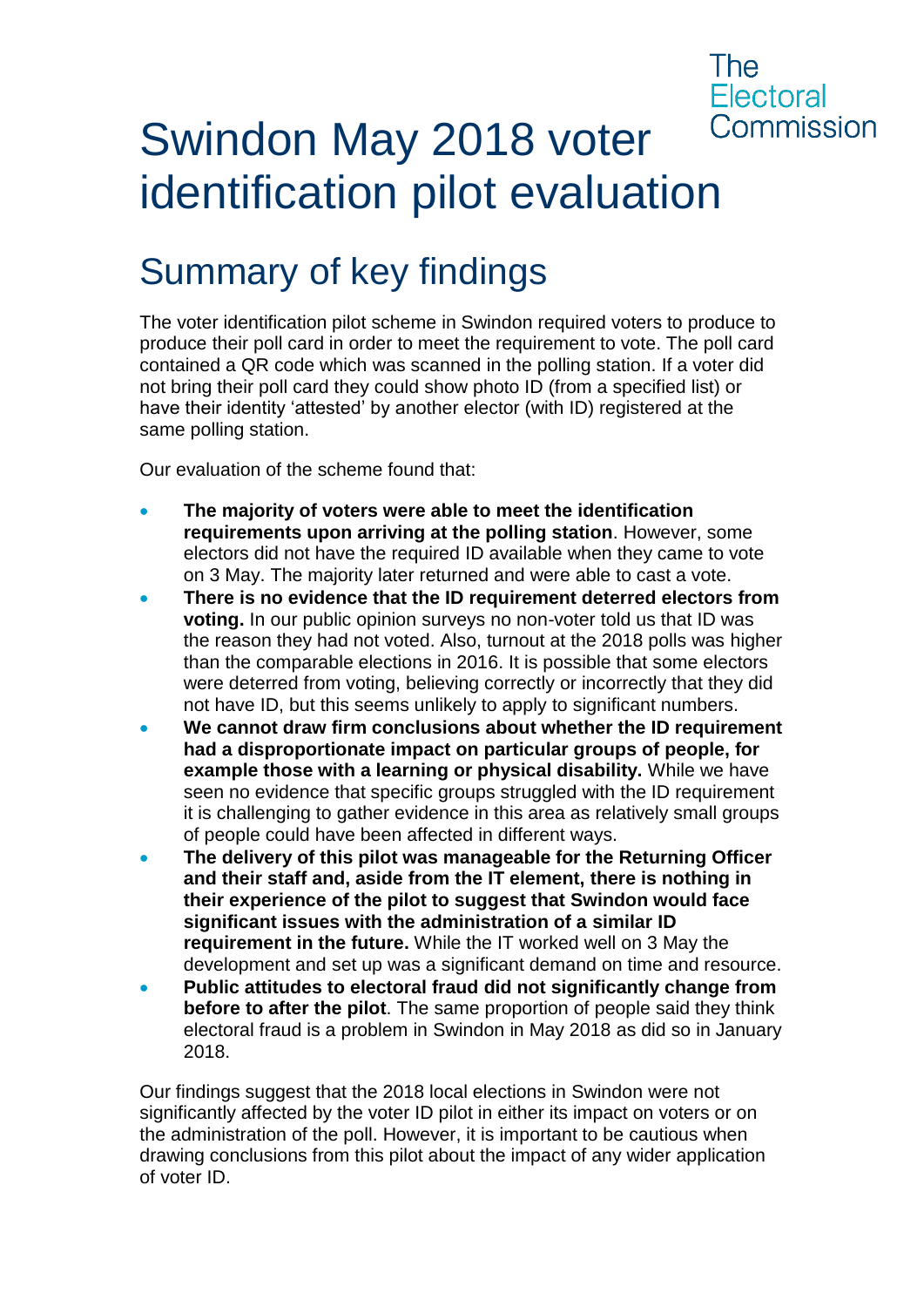# **Background**

At the May 2018 elections five local authorities tested the impact of requiring voters at polling stations to show a form of identification before being issued with a ballot paper.

1.2 Each area defined their own list of acceptable ID for the pilot, in consultation with the Cabinet Office. The full list of ID accepted in Swindon is set out in Appendix A. Each pilot required a Pilot Order which legally allowed the changes to be tested at the May 2018 local elections. These orders also include details of amendments to existing processes. All the orders can be found on [gov.uk.](https://www.gov.uk/government/publications/voter-id-pilots)

# Evaluation criteria

1.3 The Electoral Commission is required to evaluate any pilots carried out under Section 10 of the Representation of the People Act 2000. The Commission's evaluation must consider several criteria set out in the legislation. They are whether:

- the turnout of voters was higher than it would have been if the scheme had not applied
- voters found the procedures provided for their assistance by the scheme easy to use
- the procedures provided for by the scheme led to any increase in personation or other electoral offences or in any other malpractice in connection with elections
- those procedures led to any increase in expenditure, or to any savings, by the authority
- 1.4 In addition, the UK Government set two objectives for these pilots:
- That proposed 'ID at polling stations' policy measures are proportional to the policy objective of reducing the opportunity for electoral fraud.
- That the proposed 'ID at polling stations' policy measures enhance public confidence in the security of the electoral system.

Our assessment below is structured in order to consider all the aspects of both the statutory criteria and the Government's objectives.

# Our research

We have collected information from different places to help us answer these questions:

• Public opinion surveys asking people about the elections and what they thought of the pilot.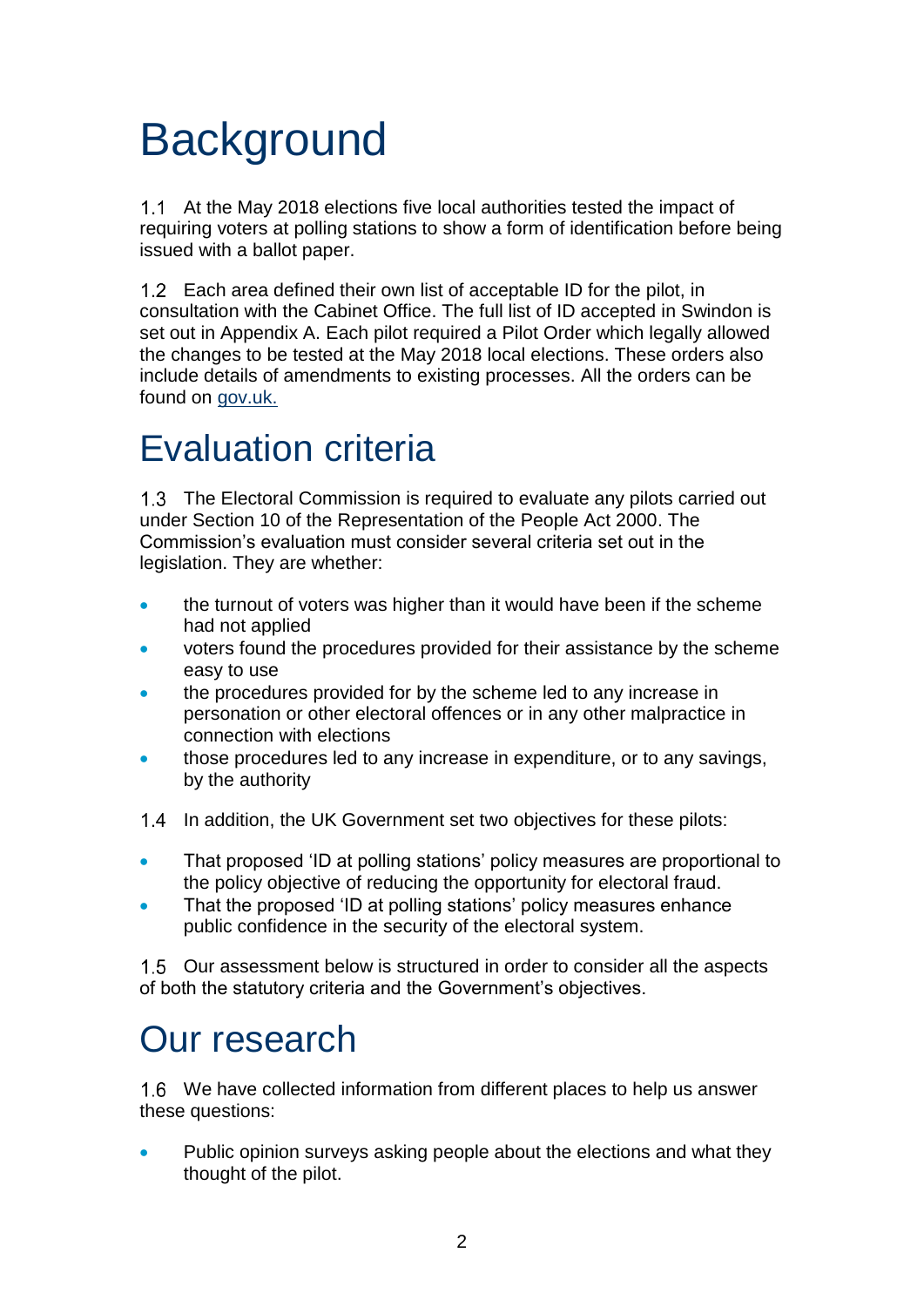- A survey of people who worked in the polling station.<sup>1</sup>
- Data about what identification people showed when they voted, and the number of people who were turned away because they didn't have the right identification.
- Feedback from Returning Officers and their staff
- Feedback from organisations that represent different groups of voters.
- Feedback from observers on polling day.
- 1.7 [View the full datasets from our research](https://www.electoralcommission.org.uk/find-information-by-subject/electoral-fraud/voter-identification-pilot-schemes)

# Evaluation findings

1.8 This report sets out our detailed findings for Swindon. We have produced a similar report for each of the other individual pilot areas. We have also published [an overarching report](https://www.electoralcommission.org.uk/__data/assets/pdf_file/0006/244950/May-2018-voter-identification-pilots-evaluation-report.pdf) setting out our assessment of the pilots as a whole.

1.9 The voter identification pilot scheme in Swindon required voters to produce to produce their poll card in order to meet the requirement to vote. The poll card contained a QR code which was scanned in the polling station. If a voter did not bring their poll card they could show one of a passport, photo card driving license, Northern Ireland Electoral Identity Card, Biometric Immigration Document or EEA Identity Card. Another elector registered at the same polling station (with one of the required ID types) could also attest to the identity of an elector who was unable to show ID (each elector could attest on behalf of up to two other electors).

## Impact on voters

### Headline findings

1

1.10 Data provided by Swindon, and set out in table below, from all polling stations shows that the majority of voters were able to meet the identification requirements upon arriving at the polling station. However, some electors did not have the required ID available when they came to vote on 3 May. The majority of these electors later returned and were able to cast a vote.

<sup>1</sup> The survey used in this study was developed from the 2015 Poll Worker study conducted by Alistair Clark and Toby James. Their input in adjusting it for the 2018 local elections was gratefully received. Clark A. & James T. (2017) Poll Workers in Pippa Norris et al (eds) Election Watchdogs, Oxford University Press.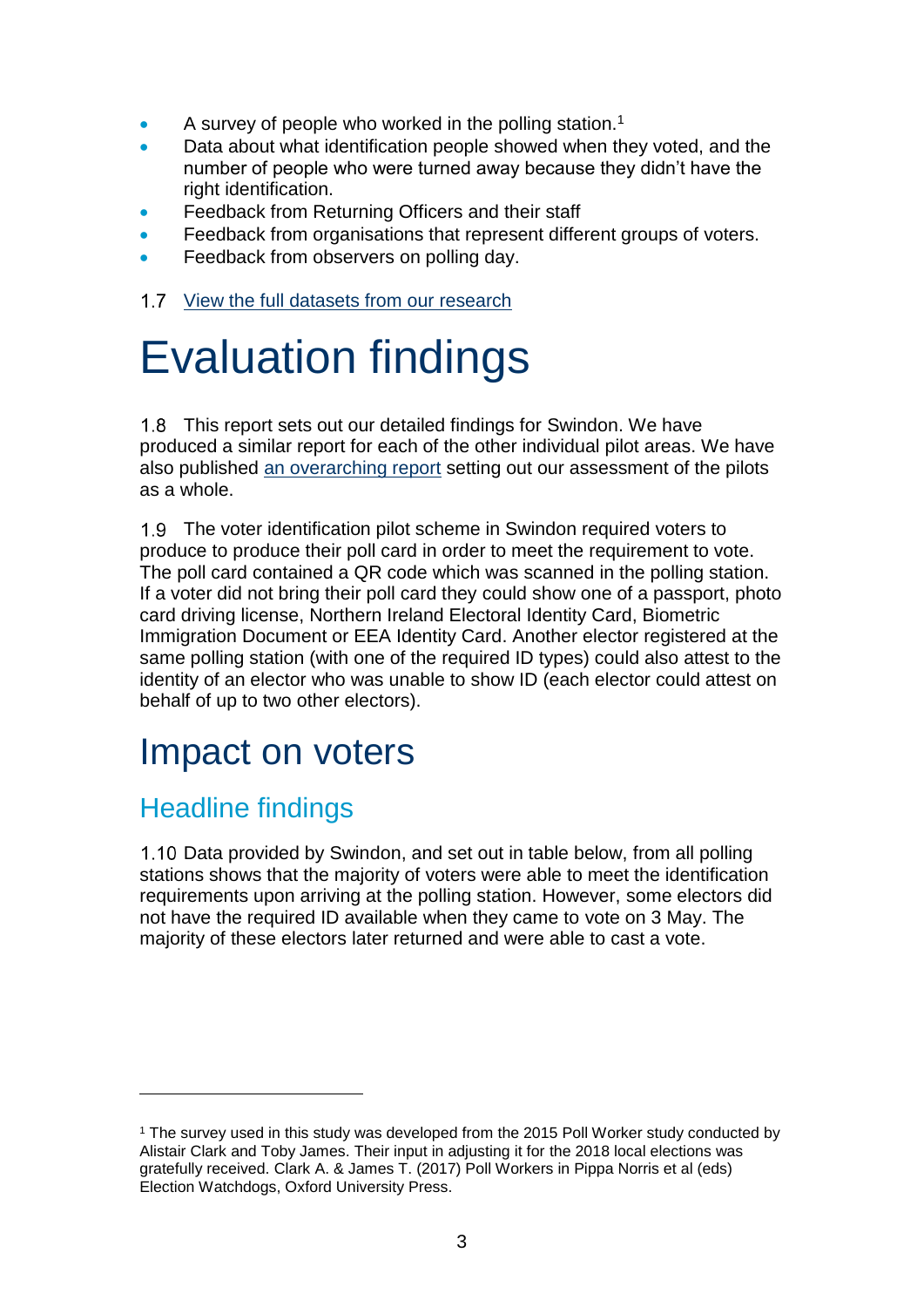#### **Table 1.1**

 $\overline{a}$ 

| <b>Electorate</b> | <b>Electors</b><br>initially<br>unable to<br>vote (no ID) | <b>Electors</b><br>initially<br>unable to<br>vote (wrong<br>ID) | <b>Electors not</b><br>returning<br>with correct<br>ID | No. not<br>returning as<br>% of polling<br><b>station</b><br>votes cast |
|-------------------|-----------------------------------------------------------|-----------------------------------------------------------------|--------------------------------------------------------|-------------------------------------------------------------------------|
| 158,000           | 56                                                        |                                                                 | 25                                                     | 0.06%                                                                   |

1.11 The types of ID presented also suggest that the majority of voters were able to meet the requirement with little difficulty. Unsurprisingly the most common ID shown was the poll card with 95% of voters using this type of identification. The next most used form of ID was a photo driver's licence which was used by 4% of voters.

1.12 This data can only tell us about the impact on some of those electors attempting to vote at a polling station. It does not include electors who may have gone to the polling station and decided not to attempt to vote when they became aware of the ID requirement (from posters, etc. at the polling station). It also does not include any electors who did not go to a polling station at all on 3 May because they felt (correctly or incorrectly) that they would not be able to provide the required ID. However, there is other available evidence which suggests that electors were not significantly affected in this way.

1.13 In our public opinion research conducted immediately following 3 May we asked respondents if they voted on 3 May or not. Those respondents that said they were non-voters were asked why they did not vote. This question was asked unprompted, i.e. respondents did not pick a reason from an existing list.

1.14 The reasons given by non-voters were largely in line with those we usually see in response to this question. For example, 32% of non-voters in Swindon said they did not have time, were too busy or had work commitments. Sixteen percent said that they didn't know who to vote for, didn't have enough information, or don't understand enough about politics. No respondents in our survey in Swindon said that the ID requirement was the reason they had not voted.<sup>2</sup>

1.15 Evidence from our public opinion research suggests that the public awareness activities run by Swindon in the months before 3 May did effectively contribute to the relatively low numbers of electors initially failing to present any or the correct ID. For example, in Swindon the proportion of the public who said they had heard something about the ID requirement rose from

<sup>2</sup> In our survey in Swindon, 57% of respondents said they voted on 3 May, with 39% saying they did not. This is similar to the figure for all areas piloting ID requirements, of 67% voters to 32% non-voters. We know that claimed turnout in surveys is usually higher than official turnout figures partly due to over-claim and partly because surveys may be more likely to pick up responses from voters. Note that findings relating to non-voters are on a small base size.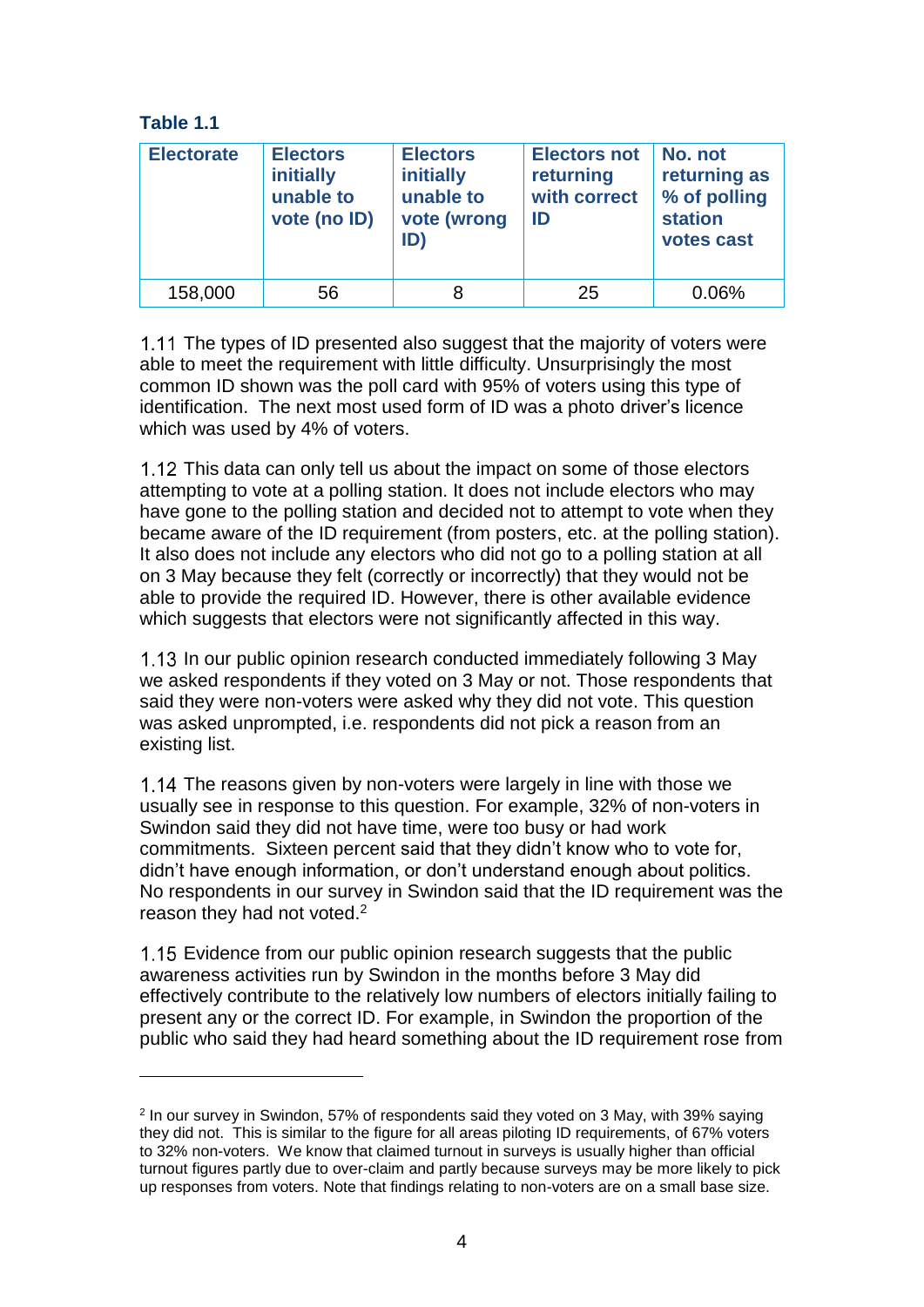17% in our research conducted in January 2018 to 39% in the surveying carried out from 4 May. In our post-election survey, we also asked polling station voters in particular if they were aware they had to take ID to vote – 80% of polling station voters in Swindon said they were aware.

1.16 Respondents in Swindon were most likely to have heard about the ID requirement via some form of local press (TV, radio, newspaper) with four in ten (43%) citing that as a source of information. The next most commonly cited source of information (34%) was various council communication, eg inserts with council tax bill etc.

#### **Turnout**

1.17 If the requirement to show ID had deterred many electors from attempting to vote on 3 May we would also expect to see a drop in overall voter turnout at the 2018 local government elections in Swindon. In fact, the turnout in 2018 was higher, at 39%, than the 34% recorded at the last comparable elections (the local government elections in 2016).

| <b>Ward</b>                             | 2016<br>turnout | 2018 turnout | <b>Change</b> |
|-----------------------------------------|-----------------|--------------|---------------|
| <b>Blunsdon and Highworth</b>           | 40%             | 44%          | 4%            |
| Central                                 | 39%             | 46%          | 7%            |
| <b>Chiseldon and Lawn</b>               | N/A             | 44%          | N/A           |
| Covingham and Dorcan                    | 38%             | 46%          | 8%            |
| Eastcott                                | 40%             | 45%          | 5%            |
| <b>Gorse Hill and Pinehurst</b>         | 35%             | 35%          | 0%            |
| <b>Haydon Wick</b>                      | 32%             | 41%          | 9%            |
| Liden, Eldene and Park<br>South         | 33%             | 37%          | 4%            |
| <b>Lydiard and Freshbrook</b>           | 37%             | 42%          | 5%            |
| Mannington and Western                  | 31%             | 35%          | 4%            |
| Old Town                                | 38%             | 45%          | 7%            |
| <b>Penhill and Upper Stratton</b>       | 30%             | 31%          | 1%            |
| <b>Priory Vale</b>                      | 26%             | 32%          | 6%            |
| Rodbourne Cheney                        | 30%             | 34%          | 4%            |
| Shaw                                    | 32%             | 42%          | 10%           |
| <b>St Andrews</b>                       | 29%             | 29%          | 0%            |
| St Margaret and South<br><b>Marston</b> | 32%             | 44%          | 12%           |
| <b>Walcot and Park North</b>            | 32%             | 36%          | 4%            |
| Wroughton and Wichelstowe               | 38%             | 45%          | 7%            |

#### **Table 1.2**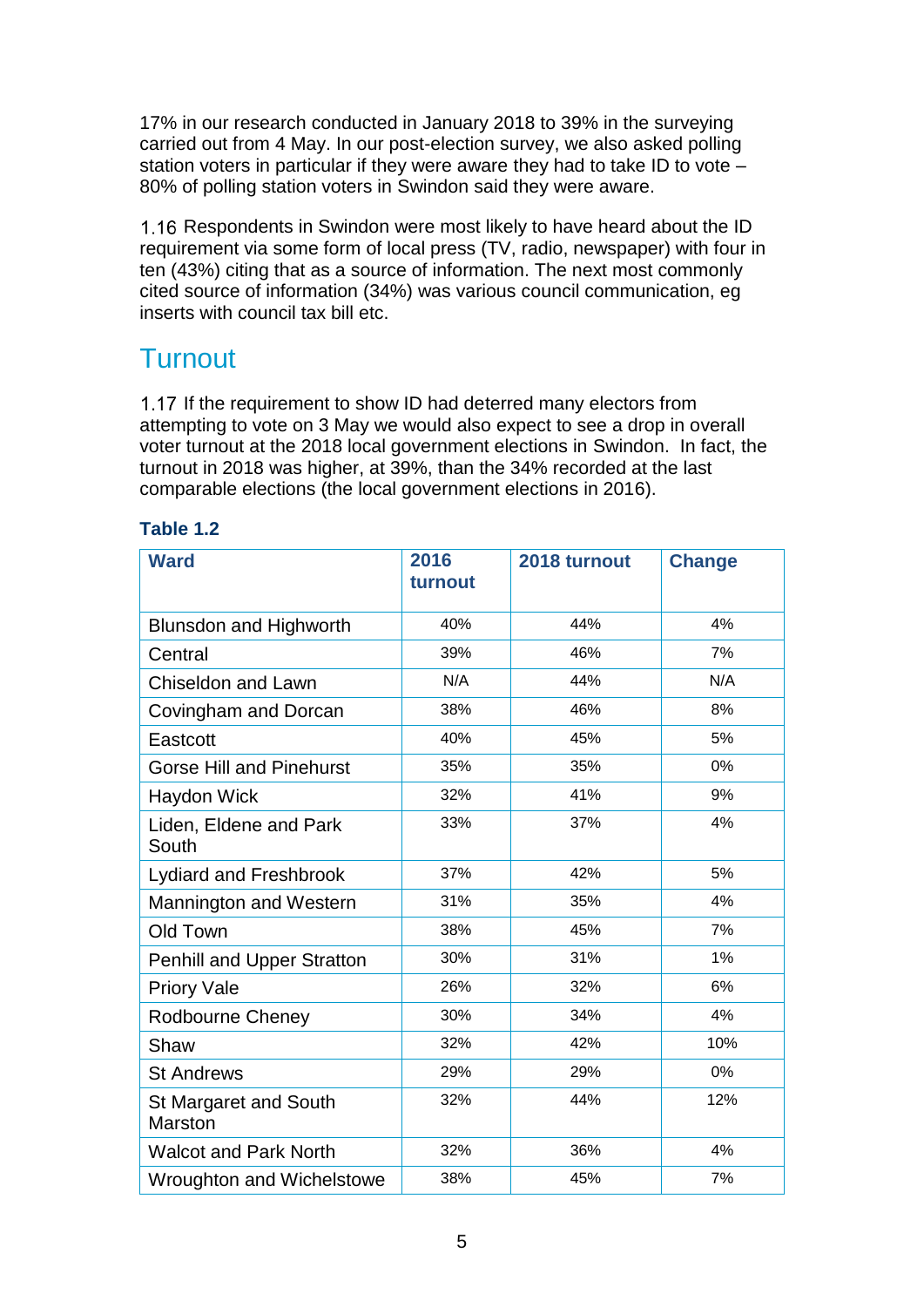1.18 We cannot be certain that the ID requirement did not affect overall turnout – beyond those electors who were refused a ballot paper. For example, Swindon's public awareness campaign, put in place to support the pilot, meant that electors saw substantially more advertising about the election than they usually would for a local government poll. In one scenario this activity could have encouraged some electors who do not normally vote while deterring others who usually do (because they felt they did not have sufficient ID). However this is unlikely and the results from our public opinion research suggest that this is not what happened.

We have also considered whether variation in turnout at ward level suggests any disproportionate impact on certain electors, for example by age or other demographic factors. As the table below shows there was variation across different wards in both 2016 and 2018. However, it is common to see notable differences between wards in different years even at comparable polls.

1.20 Our analysis did not find any clear indication of linking changes in turnout to demographic differences across electoral wards. We found no pattern in relation to age, economic activity, ethnicity or tenure.

#### Accessibility and ease of use

1.21 The evidence above suggests that the majority of voters found the ID requirement easy to comply with. We asked people in Swindon if they needed to provide identification at future elections, how easy they would find it to access it. The vast majority (91%) said it would be easy.

1.22 We have seen no evidence that specific groups, for example those with a learning disability or visual impairment, struggled with the ID requirement in Swindon. However, it is challenging to gather evidence in this area as relatively small groups of people could have been affected in different ways. We also know that many organisations representing those with learning disabilities and/or visual impairments have raised general concerns about the ID requirement.

1.23 We cannot therefore draw any firm conclusions about whether the ID requirement had a disproportionate impact on these particular groups.

### Postal voting

1.24 We looked at levels of postal voting in Swindon to assess whether the ID requirement had pushed voters towards postal voting. In 2018 18.6% of the electorate were issued with a postal vote for the May elections. This is down from the recent peak at the EU referendum where 20.4% had a postal vote and is relatively small increase on the last Swindon local elections in 2016 when 18.1% were postal voters. This data does not suggest any notable move towards postal voting instead of polling station voting.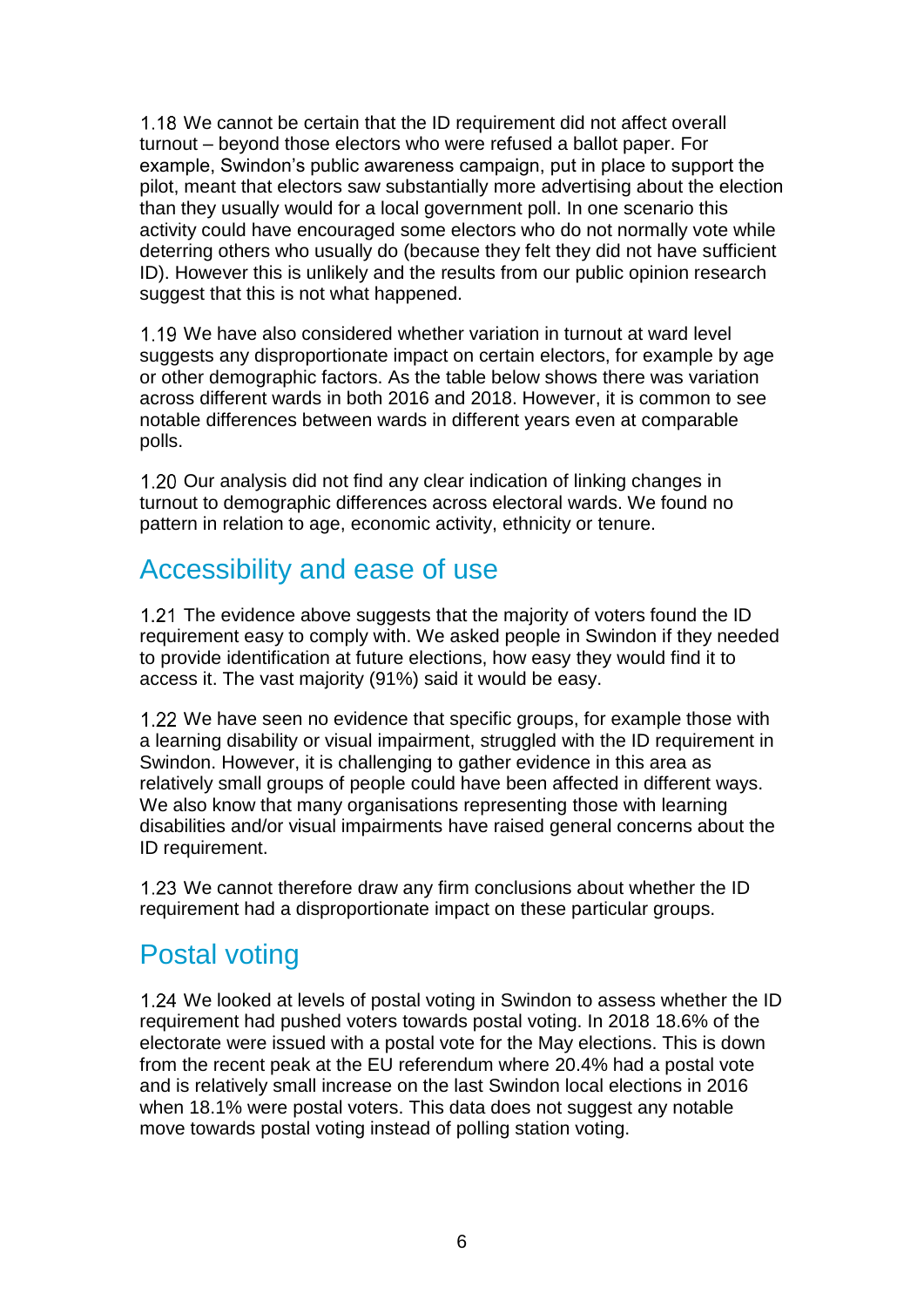## Impact on administration

### Staffing and training

The Returning Officer decided not to deploy additional staff in polling stations on 3 May although they did double (from 10 to 20) the number of polling station inspectors to provide extra support across the area. They also increased the fees paid to polling staff to reflect the additional responsibility (from the usual local government election fee to the usual Parliamentary election fee).

1.26 In their feedback after polling day the Returning Officer and the electoral services team at Swindon have indicated that the level of staffing used was sufficient to deliver a good service to voters on polling day. They felt that with the process for scanning poll cards working well, as it was, it would have been possible to manage with fewer staff. However, they were also clear that even without the IT element the pilot could have been delivered with the level of staffing they used on 3 May.

1.27 Polling station staff in Swindon received the normal training session and then an additional one hour session delivered by the software supplier. The Returning Officer and their staff have said that they would not necessarily see the need for that level of training if the pilot was run again.

1.28 The results from our survey of polling station staff suggest that the training was effective with 43% of polling station staff in Swindon rating the quality of their training experience as excellent and a further 51% as good. In terms of the instructions they received the vast majority agreed that the instructions received on the what types of identification were acceptable were clear (93%) and instructions received on requesting and verifying voter identification were clear (93%). Also, 93% agreed that the instructions they received on how to use the IT equipment were clear.

1.29 We also asked staff if they agreed or disagreed that the training had prepared them well for polling day and 92% agreed that it had.

1.30 Our survey asked staff to tell us what they thought would improve their training experience. The improvement that was most often mentioned was further practical training such as a roleplay exercise replicating the interaction between staff and a voter asked to provide identification.

1.31 The additional costs on staffing and training related to the ten extra polling station inspectors, the increased fees and the additional IT training.

## Local certificate of identity

1.32 Swindon did not issue a separate local form of identification because the poll card was their main accepted ID. A poll card should be delivered to all electors (Swindon hand delivered theirs) and so, unlike the ID requirement in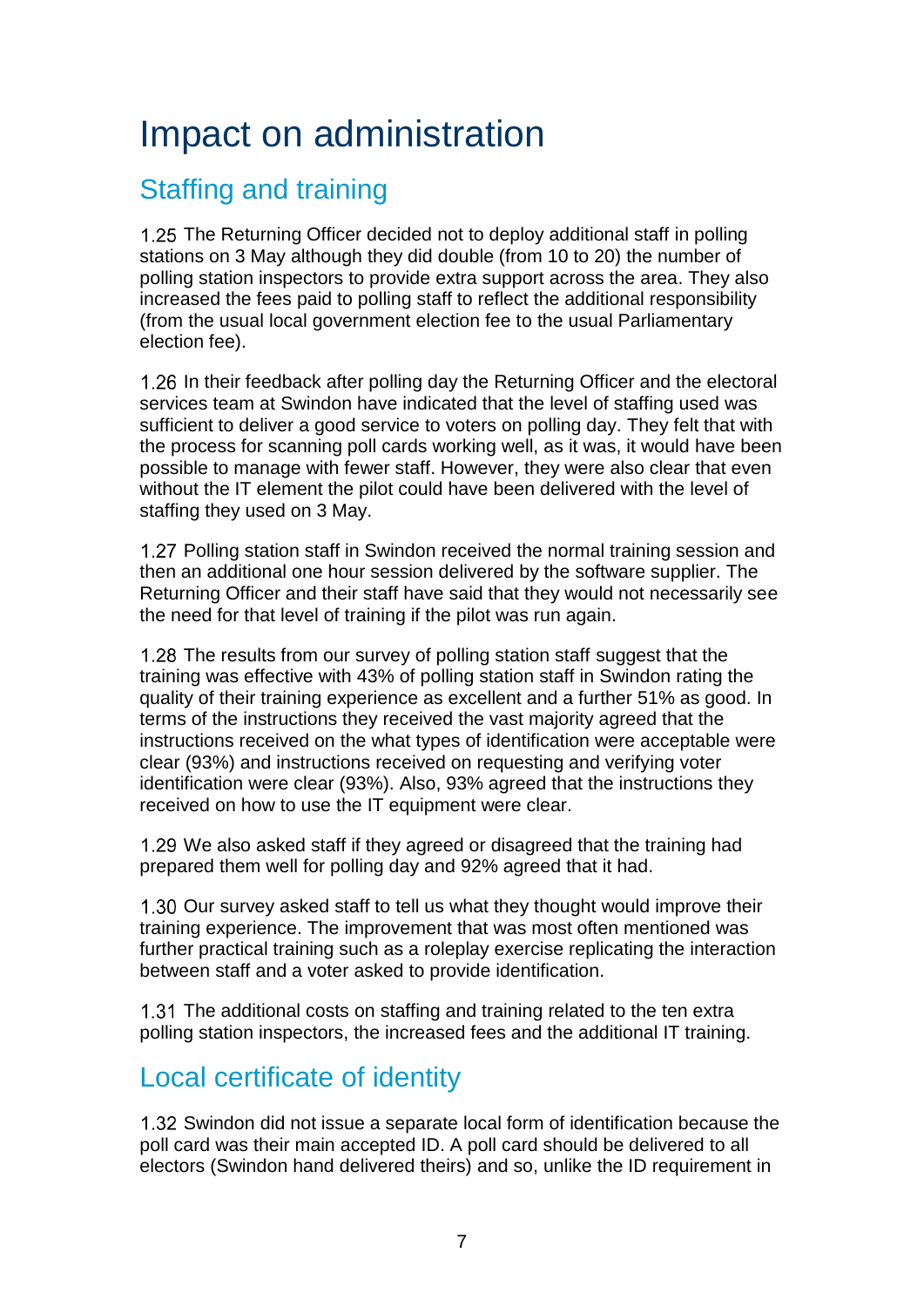some of the other pilot areas, no electors should be unable to meet the requirement. However, in order to address the possibility of lost poll cards Swindon did issue replacements, on demand, up to and including polling day. In total they issued 66 replacement poll cards.

1.33 The Returning Officer told us that this was a manageable process although the need to include the QR code on any re-issued cards did complicate the process. They felt that there would be scope to refine this process if it was to be repeated.

1.34 Swindon, uniquely among the five 2018 pilots, also used a system of attestation on polling day. This meant that another elector registered at the same polling station (with one of the required ID types) could vouch for the identity of an elector who was unable to show ID (each elector could attest on behalf of up to two other electors). On 3 May 107 voters were issued with ballot papers as a result of the attestation process.

1.35 The Returning Officer told us that the fact the attestation process had a written element (the attestor needed to sign a form) made it more time consuming for staff on the day. However, it did provide a further option to avoid denying an elector a ballot paper.

### Polling day

1.36 Overall, feedback from polling station staff indicates that delivering the ID requirement at this pilot did not present significant challenges. About half of those who had worked at a previous election in Swindon said that they felt this election easier than in previous years (48%) and 38% felt it was about the same as in previous years; however, 10% felt that it was more difficult.

Four in five (80%) polling station staff said that they had no problems at all in checking voters' identity. When asked whether they agreed that asking voters to prove their identity had little or no impact on their work at polling day about 84% agreed and 9% disagreed with this statement.

1.38 Polling station staff were also asked how confident they were that the requirement to ask voters to verify their identity could easily be replicated at another election. Around three-quarters (73%) of the staff surveyed in Swindon were very confident that this requirement could easily be replicated, 25% were somewhat confident and 1% were not very confident.

#### **IT**

1.39 The IT used in polling stations on 3 May worked well. There were very few problems reported by staff and this agrees with our observations in Swindon on polling day. The Returning Officer told us that, as a result of the IT system, the additional information available throughout polling day was useful, for example on levels of turnout at individual polling stations. This would be an even more helpful facility for electoral staff at higher turnout polls where it could be used to allocate resources as needed on polling day.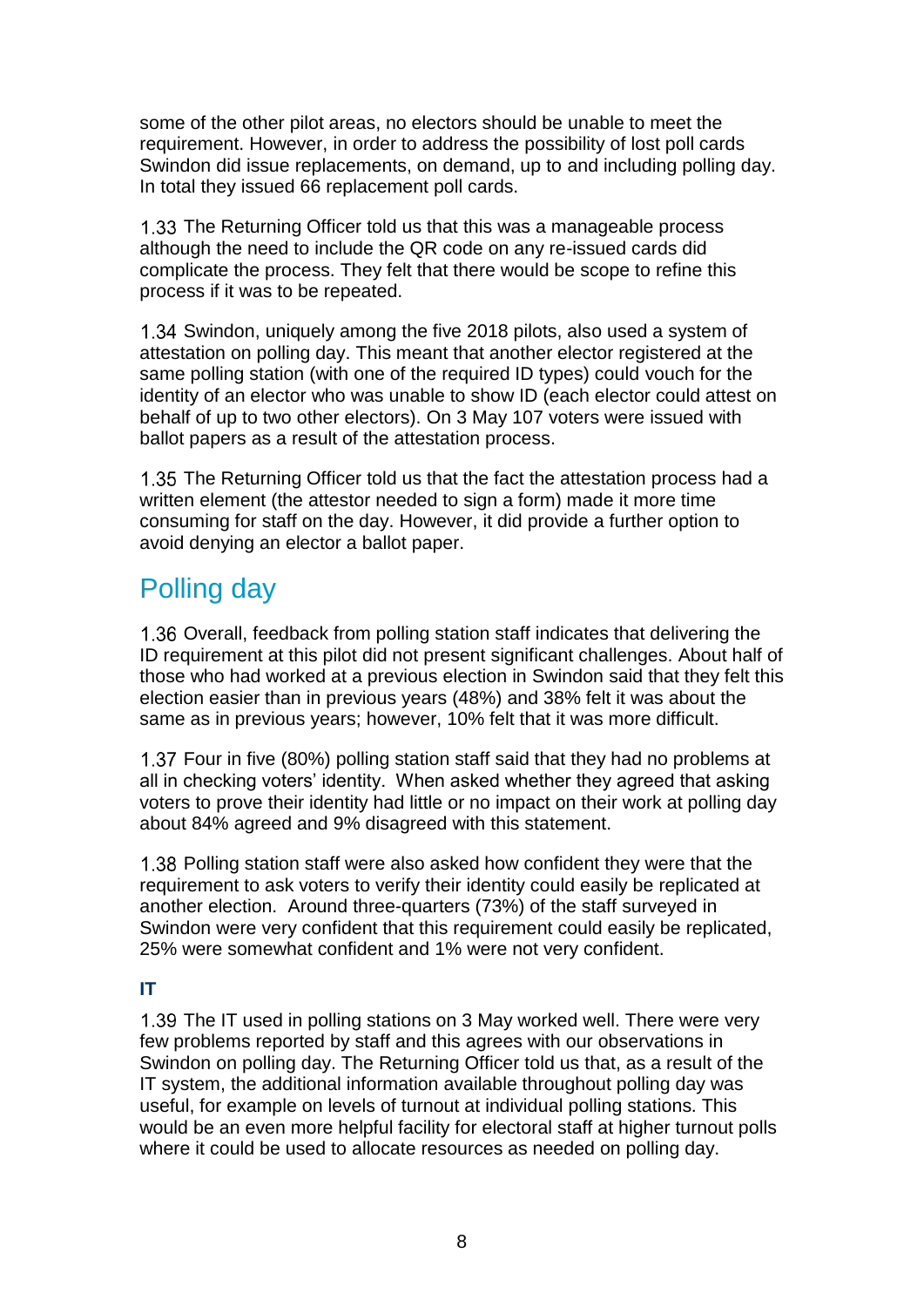1.40 However, the Returning Officer was also clear that the time and resource required to put the IT in place for 3 May was significant. This required input from staff at Swindon and extensive time from the software supplier in order to ensure the IT had the necessary functionality and level of security needed for the effective running of the poll.

1.41 It would not be realistic to expect the software supplier to be able to devote a similar level of resources to this if other areas (ie their other customers) were also using the systems and required support. This potentially undermines the scalability of this approach. Although, this would need to be offset against the lessons learned from the 2018 pilot and, potentially therefore, the time that could be saved if the exercise was repeated.

1.42 In terms of cost, while some of the costs incurred in the pilot related to development work which may not need to be repeated there would still be ongoing costs which local authorities would need to meet in order to use these systems. These include software licensing, hardware (tablets/scanners) and additional staff training.

# Impact on security

1.43 We cannot judge the impact of the pilot on the security of the May 2018 elections in Swindon. This is one of the key limitations of any evaluation of these pilots – we cannot say if the requirement to present ID at polling stations prevented any fraud that would have occurred if the pilot had not taken place. We do know that no cases of electoral fraud in Swindon have been reported to the police following the May 2018 polls.

## Impact on public confidence

We have used our public opinion survey results to explore whether the pilot in Swindon had an impact on public confidence in the security of the election. It is important to remember that even where we see changes in the survey results before and after the pilot we cannot be certain those changes were the result of the pilot.

1.45 We asked respondents to our public opinion survey whether a requirement for voters to show identification at the polling station would make them more or less confident in the security of the voting system, or if it would make no difference. In Swindon 27% said they would be more confident (of which 14% said they would be a lot more confident) and 1% said it would make them less confident. The majority of respondents (68%) said it would make no difference.

1.46 We also asked how safe or unsafe respondents considered voting in a polling station. In both survey waves (in January and May 2018) the percentages saying they think it is safe are high (85% and 82%) but there is no statistically significant difference between the two points. However, there is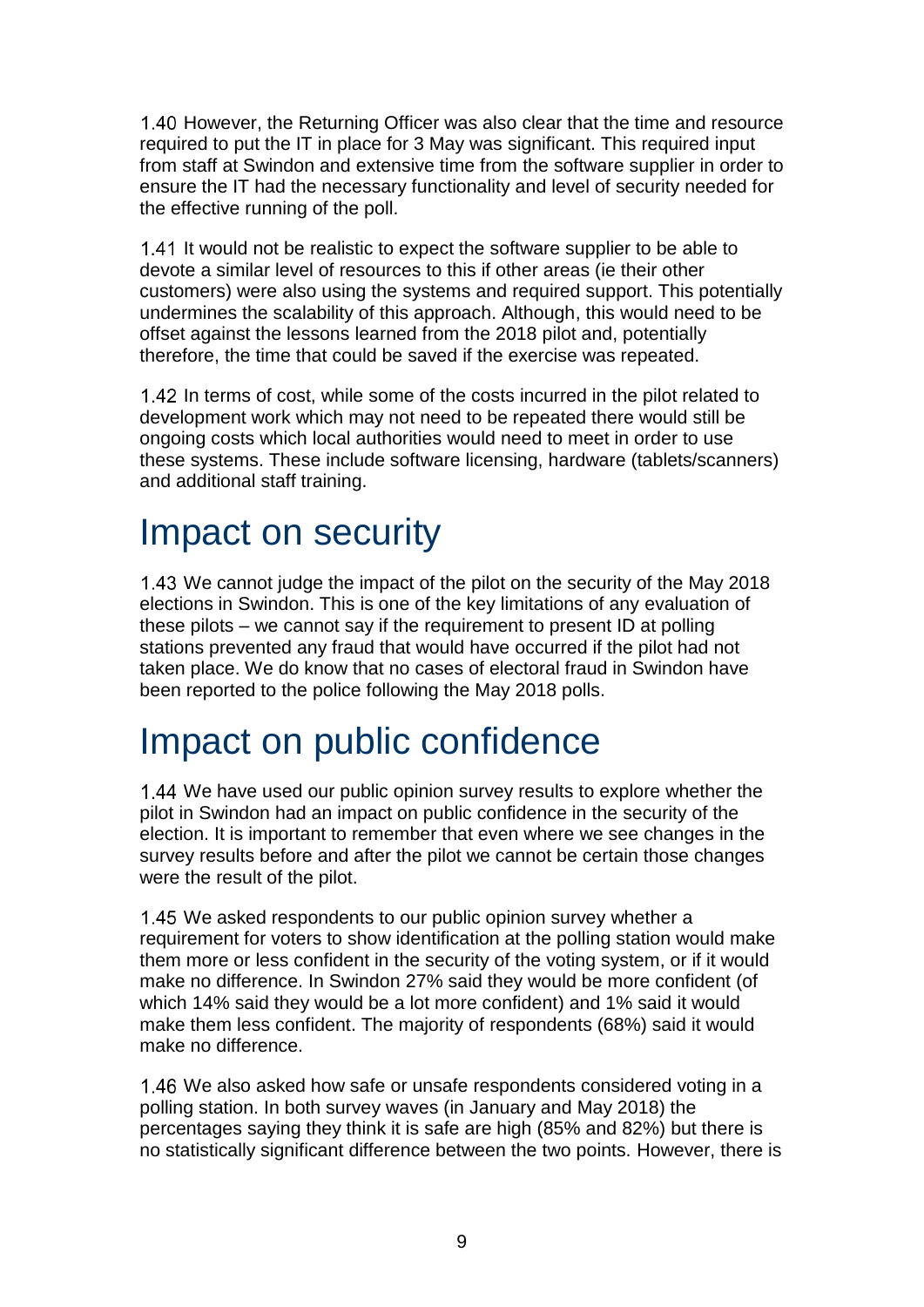an increase in the proportion of respondents saying they think it is very safe between January and May (from 44% to 54%).



#### **Figure 1.1 In general, when it comes to being safe from fraud or abuse, how safe or unsafe do you think these things are?<sup>3</sup>**

1.47 Respondents in both January and May were also asked how much of a problem they thought electoral fraud is at the moment. The chart below demonstrates little change in attitudes with the proportion of respondents saying they believe electoral fraud to be a problem (those rating it 4 or 5) being 23% in January and 22% in May. For this question, the lack of change in the results for Swindon is in line with what we see in other areas holding elections (but not pilots) in May 2018.

1

<sup>3</sup> Due to rounding of data, there may be small variations (c.1% point) between reported aggregated totals and the sum of disaggregated figures.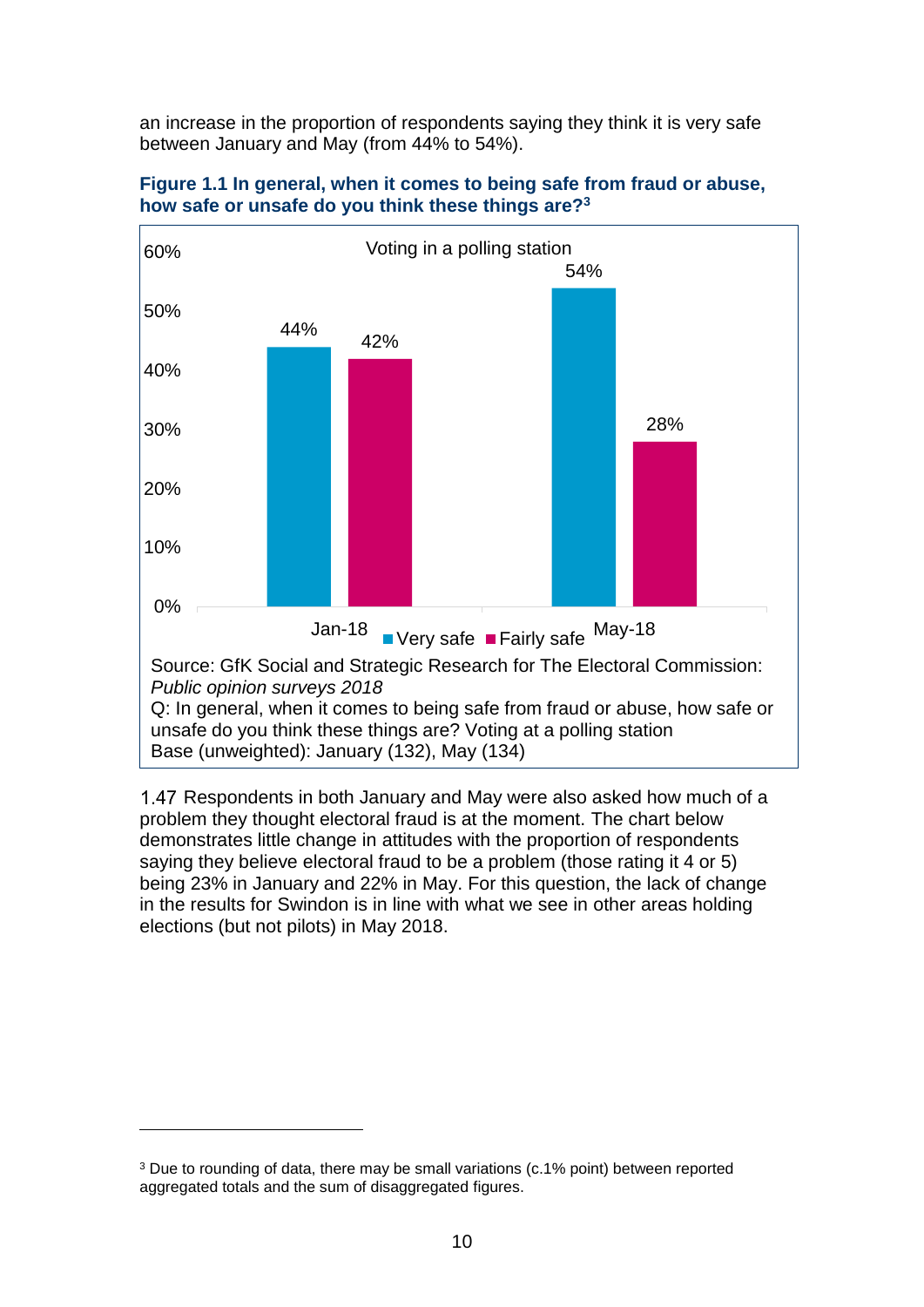

#### **Figure 1.2 How much of a problem do you think that electoral fraud is at the moment?**

1.48 The survey results show little change in attitudes between early 2018 and the immediate post-election period. Respondents' likelihood of considering fraud a problem in May 2018 was the same as in January and there was no change in their overall assessment of the safety of voting in polling stations. Although they were more likely to believe voting in a polling station is very safe from fraud (rising 10% points in that period). We should be cautious about drawing any wider conclusions about the impact of voter ID requirements on public confidence as these findings relate to a single local authority area.